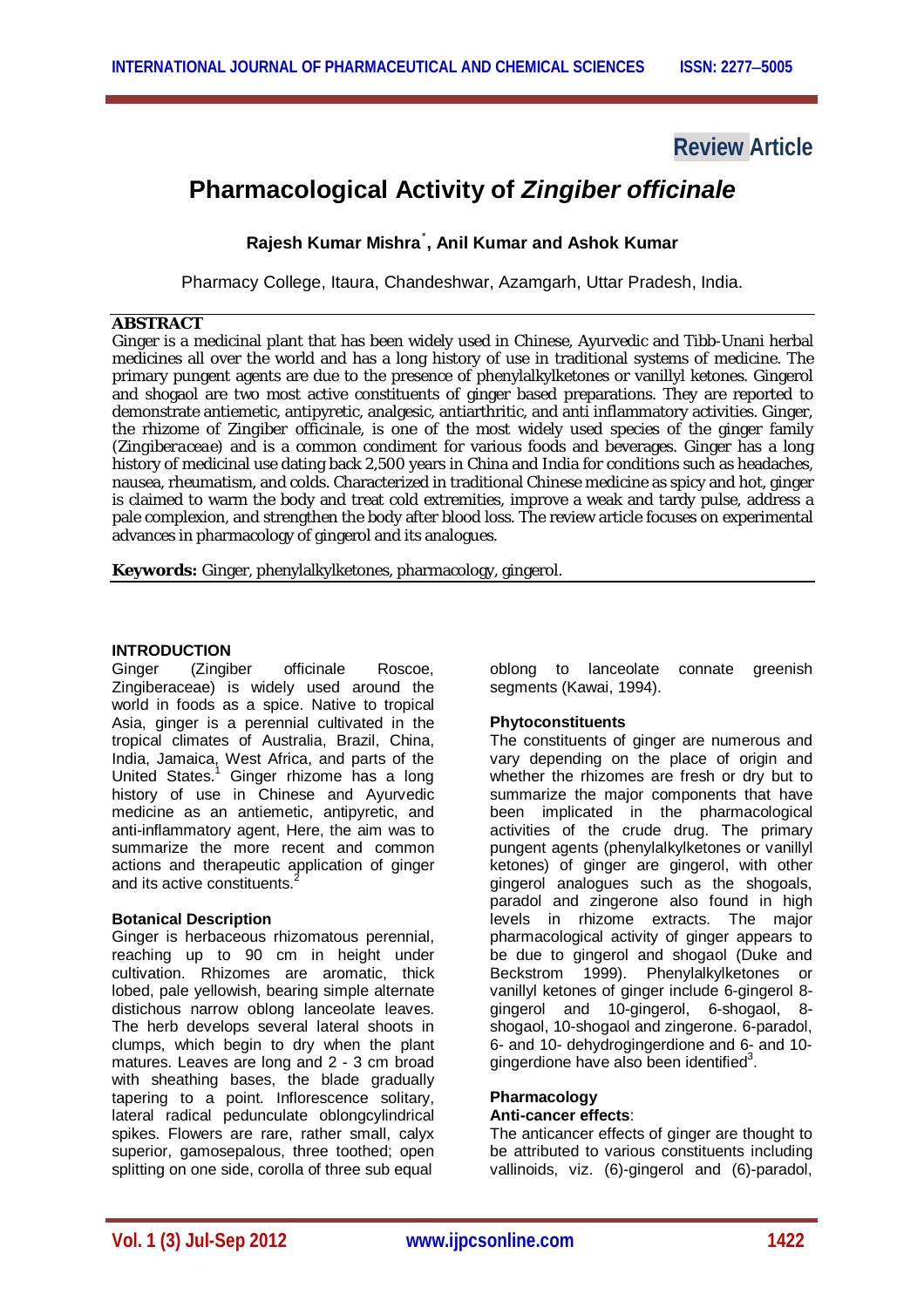shogaols, zingerone, and Galanals A and B.<sup>21,20,27</sup> Galanals A and B have been found to be potent apoptosis inducers of human T lymphoma Jurkat cells.<sup>20</sup>

## **Anticoagulant Effects**

Ginger has been shown to inhibit platelet aggregation<sup>7,8,13</sup> and to decrease platelet thromboxane production *in vitro*28,29,13. (8) thromboxane production in vitro<sup>28,29,13</sup>. (8)-<br>Gingerol, (8)-shogaol, (8)-paradol, and gingerol analogues (1 and 5) exhibited antiplatelet activities.<sup>13</sup> However, its effects *in vivo* have not been well studied. Although Verma et al. found ginger to decrease platelet aggregation<sup>30</sup>, Lumb found no effect of ginger on platelet count, bleeding time, or platelet aggregation<sup>31</sup>. Similarly, Bordia et al. found ginger to have no effect on platelet aggregation, fibrinolytic activity, or fibrinogen levels.<sup>32</sup> Janssen et al. showed no effect of oral ginger on platelet thromboxane B2 production<sup>33</sup>, while Srivastava found thromboxane levels to be decreased by ginger ingestion in a small study $^{34}$ .

## **Antiemetic Effects**

The mechanism of action of ginger's effect on nausea and vomiting remains uncertain. However, there are several proposed mechanisms. The components in ginger that are responsible for the antiemetic effect are thought to be the gingerols, shogaols, and galanolactone, a diterpenoid of ginger.35,36,37 Recent animal models and *in vitro* studies have demonstrated that ginger extract possesses antiserotoninergic and 5- HT3 receptor antagonism effects, which play an important role in the etiology of postoperative nausea and vomiting.<sup>38,37,36,</sup> In a randomized, placebo-controlled, crossover trial of 16 healthy volunteers, ginger (1g orally) had no effect on gastric emptying.<sup>40</sup> It appears unlikely that ginger's anti-emetic or antinausea effects are mediated through increased gastro duodenal motility or through increased gastric emptying. Using gastro duodenal manometry, Micklefield et al. demonstrated that oral ginger increases antral motility during phase III of the migrating motor complex (MMC) and increases motor response to a test meal in the corpus.<sup>41</sup> However, ginger had no significant effect in the antrum or corpus during other phases, except for a significant decrease in the amplitude of antral contractions during phase II of the MMC. Additionally, there was no effect of ginger on duodenal contractions or on the "motility index."

#### **Anti-Inflammatory Effects**

Ginger has a long history of use as an antiinflammatory and many of its constituents have been identified as having antiinflammatory properties.<sup>9</sup> Ginger has been found to inhibit prostaglandin<br>biosynthesis<sup>19</sup> and interfere with the  $\frac{10}{2}$  biosynthesis<sup>19</sup> and inflammatory cascade and the vanilloid nociceptor<sup>12</sup>. Ginger has been shown to share pharmacological properties with non-steroidal anti-inflammatory drugs (NSAIDs) because it suppresses prostaglandin synthesis through the inhibition of cyclooxygenase-1 and cyclooxygenase-2. However, ginger can be distinguished from NSAIDs based on its ability to suppress leukotriene biosynthesis by inhibiting 5-lipoxygenase. This discovery preceded the observation that dual inhibitors of cyclooxygenase and 5-lipoxygenase may have a better therapeutic profile and have fewer side effects than NSAIDs. It was also discovered that a ginger extract (EV.EXT.77) derived from *Zingiber officinale* (and *Alpina galanga*) inhibits the induction of several genes involved in the inflammatory response, including genes encoding cytokines,  $chemical$ chemokines, and the inducible  $enzvme$ cyclooxygenase-2. This discovery provided the first evidence that ginger modulates biochemical pathways activated in chronic inflammation. Identification of the molecular targets of individual ginger constituents provides an opportunity to optimize and standardize ginger products with respect to their effects on specific biomarkers of inflammation.

## **Antinociceptive Effects**

(6)-shogaol has produced anti-nociception and inhibited the release of substance P in rats, seemingly via the same receptor to which capsaicin binds. However, it was observed to be 100 times less potent and to elicit half the maximal effect of capsaicin.<sup>24</sup>

#### **Antioxidant Effects**

*In vitro*, ginger has been shown to exhibit antioxidant effects.<sup>15</sup> (6)-gingerol appears to be the antioxidant constituent present in ginger, as it was shown to protect HL-60 cells from oxidative stress.<sup>7</sup> Ginger oil has dominative protective effects on DNA damage induced by  $H_2O_2$ . Ginger oil might act as a scavenger of oxygen radical and might be used as an antioxidant. $24$ 

#### **Cardiovascular Effects**

*In vitro* research indicates that gingerols and the related shogaols exhibit cardio depressant activity at low doses and cardiotonic properties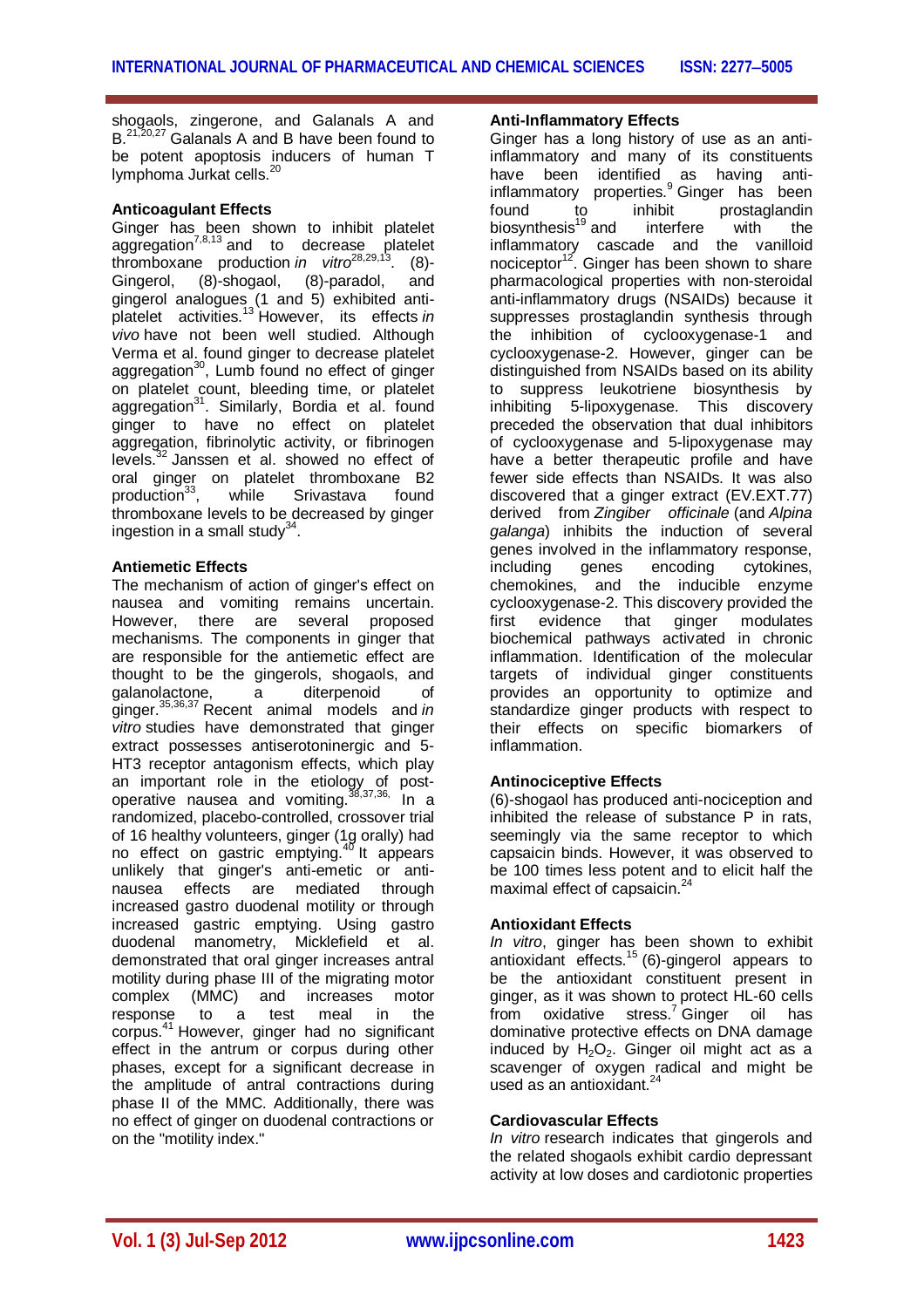at higher doses.<sup>7</sup> Both (6)-shogaol and (6)gingerol, and the gingerdiones, are reportedly potent enzymatic inhibitors of prostaglandin, thromboxane, and leukotriene biosynthesis.

#### **Gastrointestinal Effects**

There is evidence that ginger rhizome (root) increases stomach acid production. If so, it may interfere with antacids, sucralfate (Carafate), H2 antagonists, or proton pump inhibitors. In contrast, other *in vitro* and animal studies have revealed gastro protective properties.<sup>16, 17</sup> in addition,  $(6)$  shogaol, generally more potent than (6)-gingerol, has inhibited intestinal motility in intravenous preparations and facilitated gastrointestinal motility in oral preparations. Ginger extract has also been reported to inhibit the growth of *Helicobacter pylori in vitro*. <sup>5</sup> However, Desai et al. observed a significant increase in the exfoliation of gastric surface epithelial cells following the consumption of 6g or more of ginger (after examining gastric aspirates in 10 healthy volunteers).<sup>23</sup>

## **Antitussive Effects**

(6)-shogaol, generally more potent than (6) gingerol, has exhibited antitussive effects.<sup>2</sup>

## **Immunomodulatory Effects**

*In vitro* evidence indicates that ginger has immunomodulatory effects and is an effective antimicrobial and antiviral agent.<sup>4</sup>

#### **Lipid Effects**

Oral ingestion of ginger extract has been<br>shown to have hypocholesterolemic. shown to have hypocholesterolemic. hypolipidemic, and antiatherosclerotic effects in cholesterol-fed rabbits<sup>14</sup> and in rats<sup>16</sup> . Inhibition of LDL oxidation and attenuated development of atherosclerosis has also been observed in apolipoprotein E-deficient mice.<sup>15</sup>

#### **Weight Loss Effects**

Spiced foods or herbal drinks, such as those that contain ginger, have the potential to produce significant effects on metabolic targets, such as satiety, thermogenesis, and fat oxidation.<sup>11</sup> A significant clinical outcomes sometime may appear straightforwardly but also depends too strongly on full compliance of subjects. Thermogenic ingredients, such as ginger, may be considered as functional agents that could help restore a "positive energy balance" and prevent obesity.

#### **Antiarthritic Effect**

A study investigated the antiarthritic effects of ginger and its bioactive constituents. A wellcharacterized crude ginger extract was compared with a fraction containing [6] gingerol and their derivatives to inhibit joint swelling in an animal model of rheumatoid arthritis, streptococcal cell wall-induced arthritis. Both extracts demonstrated antiinflammatory activity. The crude dichloromethane extract, containing essential oils and more polar compounds, was more efficacious, when normalized to [6]-gingerol content, in preventing, both joint inflammation and destruction. Non-gingerol components enhance the antiarthritic effects of the more widely studied [6]-gingerol.<sup>43</sup>

#### **Antimicrobial Activities**

Ingenol and [6]–shogaol, isolated from ginger rhizome, demonstrated antiviral activity*.*32 [10]-gingerol has been reported as active inhibitor of *M. avium* and *M. tuberculosis in vitro.* Gingerol and related compounds have been investigated for antimicrobial activities. [6]- gingerol and [12]-gingerol, isolated from ginger rhizome, demonstrated antibacterial activity against periodontal bacteria.<sup>44</sup>

## **Radio Protective Activity**

*In vitro*, pre-treatment with [6]-gingerol reduced UVB-induced intracellular reactive oxygen species levels, activation of caspase-3, -8, -9, and Fas expression. It also reduced UVB-induced expression and transactivation of COX-2. Translocation of NF-κB from cytosol to nucleus in HaCaT cells was inhibited by [6] gingerol via suppression of IκBα phosphorylation (ser-32). Examination by EMSAs and immunohistochemistry showed that topical application of [6]-gingerol (30 μM) prior to UVB irradiation (5 kJ/m2) of hairless mice, also inhibited the induction of COX-2 mRNA and protein, as well as NF-κB translocation.<sup>45</sup>

## **Antigenotoxic Activity**

Norethandrolone and oxandrolone were investigated for their genotoxic effect on human lymphocyte chromosomes using chromosomal aberrations and sister chromatid exchanges as parameters and subsequently Genistein and [6]-gingerol were used as antigenotoxic agents to ameliorate the genotoxicity induced by the steroids. Norethandrolone and oxandrolone were studied at 5, 10, 20, 30 and 40 μM, respectively and were found to be significantly genotoxic at 30 and 40 μM. Genistein and [6] gingerol proved to be equally effective in reducing genotoxic damage at appropriate  $d$ oses. $46$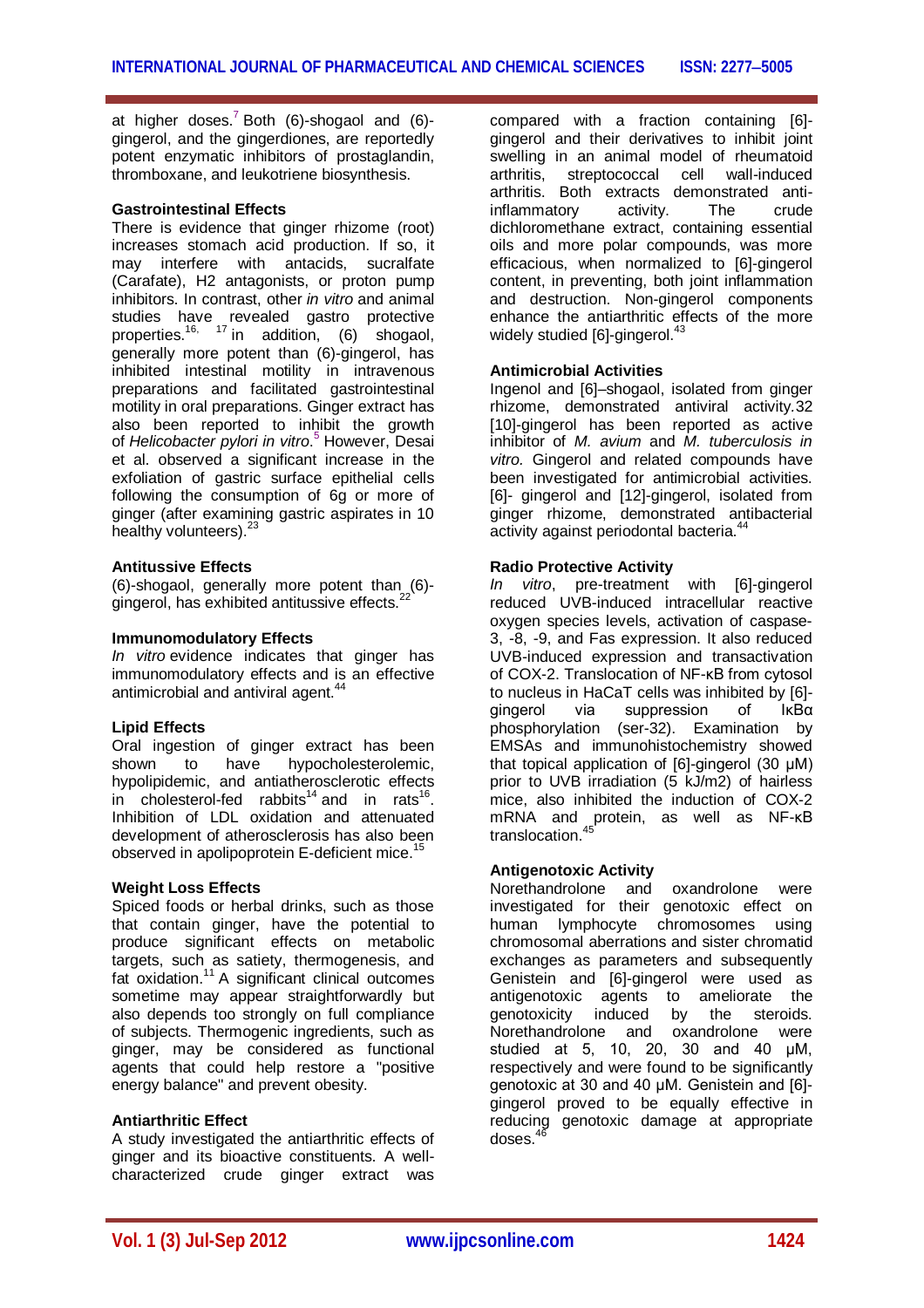#### **Mutagenicity**

A study was performed to discover the active part in mutagenesis of [6]-gingerol and [6] shogaol. [6]-Shogoal was much less mutagenic (1 × 103 revertants/108 viable cells/700  $\mu$ M) than [6]-gingerol (1  $\times$  107 of the same units). Mutation frequencies of their related compounds were 4 × 101 for zingerone,  $1 \times 107$  for 3-hydroxymyristic acid and  $3 \times 102$  for 12-hydroxystearic acid.<sup>47</sup>

#### **CONCLUSION**

This article has outlined some of the current thinking with regard to the experimental advances in gingerol and analogues. So far, reveals the empirical use of ginger in several ayurvedic medicinal products.



*Zingiber officinale* **rhizome**

#### **REFERENCES**

- 1. Langner E, Greifenberg S and Gruenwald J. Ginger: history and use. Advance Thera. 1998; 15;25-44.
- 2. Leung AY. Chinese Herbal Remedies, Universe Books, New York, 124.
- 3. Chrubasik JE, Roufogalis BD and<br>Chrubasik D. Evidence of Evidence<br>herbal effectiveness of herbal antiinflammatory drugs in the treatment of painful osteoarthritis and chronic low back pain. Phytother Res. 2007;21:675-683.
- 4. Srivastava KC. Effects of aqueous extracts of onion, garlic and ginger on platelet aggregation and metabolism of arachidonic acid in the blood vascular system: in vitro study. Prostagland Leukotrienes Med 1984;13:227-235.
- 5. Srivastava KC. Aqueous extracts of onion, garlic and ginger inhibit platelet aggregation and alter arachidonic acid metabolism. Biomed Biochim Acta 1984;43:S 335-S346.
- 6. Grzanna R, Lindmark L, and Frondoza CG. Ginger--an herbal medicinal product with broad anti-inflammatory actions. J Med Food. 2005;8(2):125- 132.
- 7. Wang CC, Chen LG, Lee LT and Yang<br>LL. Effects of 6-gingerol. an Effects of 6-gingerol, antioxidant from ginger, on inducing apoptosis in human leukemic HL-60 cells. In Vivo. 2003; 17(6):641-645.
- 8. Mahady,G B, Pendland SL, Yun GS, Lu ZZ and Stoia A. Ginger (Zingiber officinale Roscoe) and the gingerols inhibit the growth of Cag A+ strains of Helicobacter pylori. Anticancer Res. 2003;23(5A):3699-3702.
- 9. Yamahara J, Miki K, Chisaka T, Sawada T, Fujimura H, Tomimatsu T, Nakano K, and Nohara T. Cholagogic effect of ginger and its active constituents. J

Ethnopharmacol. 1985;13(2):217-225.

10. Shoji N, Iwasa A, Takemoto T, Ishida Y and Ohizumi Y. Cardiotonic principles of ginger (Zingiber officinale Roscoe). J

Pharm.Sci. 1982;71(10):1174-1175.

- 11. Westerterp-Plantenga M, Diepvens K, Joosen AM, Berube-Parent S and Tremblay A. Metabolic effects of spices, teas, and caffeine. Physiol Behav. 8-30-2006;89(1):85-91.
- 12. Chrubasik S, Pittler MH and Roufogalis BD. Zingiberis rhizoma: a comprehensive review on the ginger effect and efficacy profiles. Phytomedicine. 2005;12(9):684-701.
- 13. Nurtjahja-Tjendraputra E, Ammit AJ, Roufogalis BD, Tran VH and Duke CC. Effective anti-platelet and COX-1 enzyme inhibitors from pungent constituents of ginger. Thromb Res. 2003;111(4-5):259-265.
- 14. Bhandari U, Sharma JN and Zafar R. The protective action of ethanolic ginger (Zingiber officinale) extract in cholesterol fed rabbits. J Ethnopharmacol. 1998; 61(2):167- 171.
- 15. Fuhrman B, Rosenblat M, Hayek T, Coleman R and Aviram M. Ginger extract consumption reduces plasma cholesterol, inhibits LDL oxidation and attenuates development of<br>atherosclerosis in atherosclerotic. atherosclerosis in apolipoprotein E-deficient mice. J Nutr. 2000; 130(5):1124-1131.
- 16. Thomson M, Al Qattan, KK Al Sawan SM, Alnaqeeb MA, Khan I and Ali M. The use of ginger (Zingiber officinale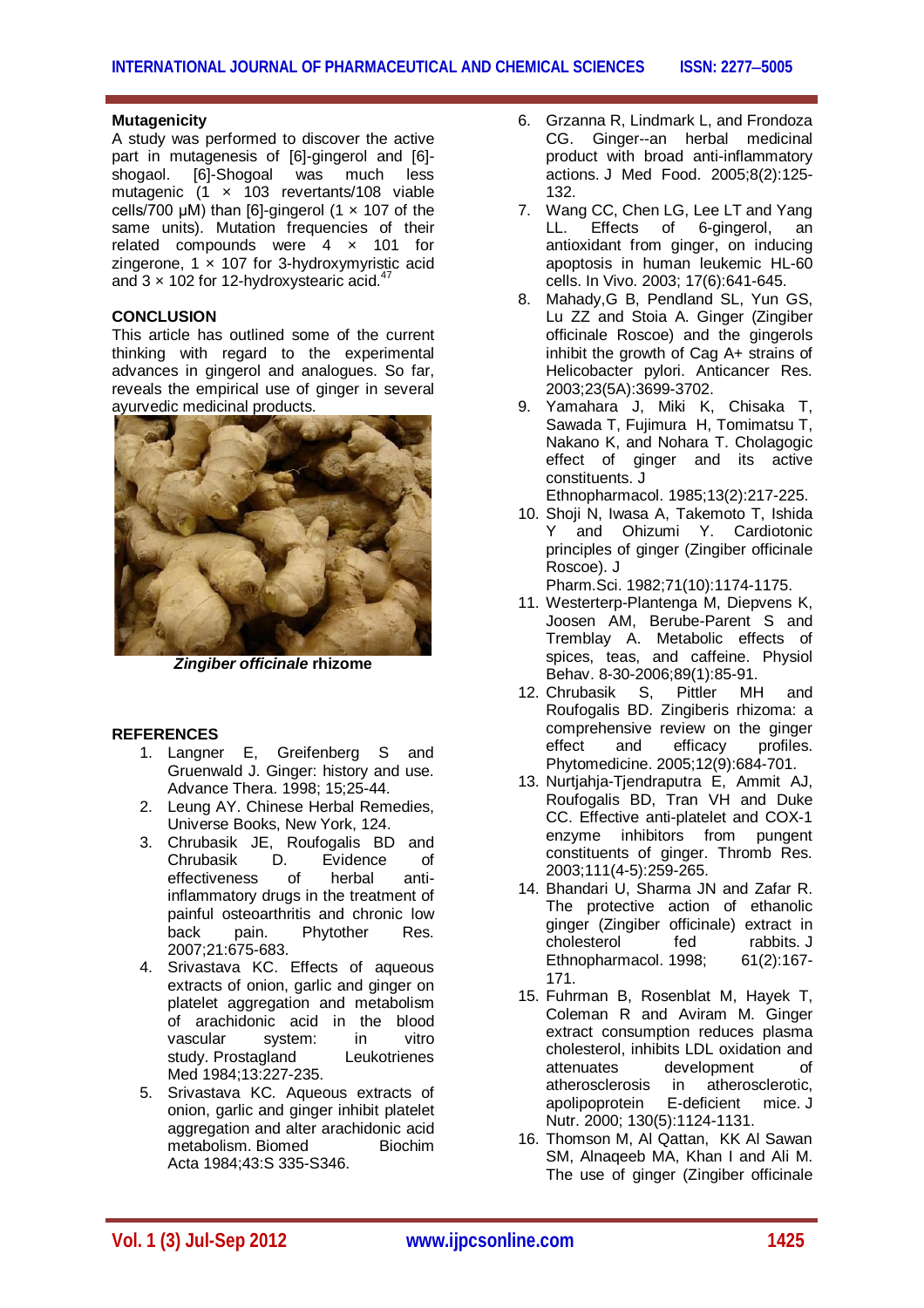Rosc.) as a potential anti-inflammatory and antithrombotic agent. Prostaglandins Leukot Essent Fatty Acids. 2002;67(6):475-478.

- 17. Al Yahya, Rafatullah MA, Mossa S, Ageel JS, Parmar AMNS, and Tariq M. Gastroprotective activity of ginger zingiber officinale rosc., in albino rats. Am J Chin Med. 1989;17(1-2):51- 56.
- 18. Yamahara J, Mochizuki M, Rong HQ, Matsuda H and Fujimura H. The antiulcer effect in rats of ginger constituents. J Ethnopharmacol. 1988; 23(2-3):299-304.
- 19. Srivastava KC and Mustafa T. Ginger (Zingiber officinale) and rheumatic disorders. Med Hypotheses. 1989; 29(1):25-28.
- 20. Miyoshi N, Nakamura Y, Ueda Y, Abe M, Ozawa Y, Uchida K and Osawa T. Dietary ginger constituents, galanals A and B, are potent apoptosis inducers in Human T lymphoma Jurkat cells. Cancer Lett. 9-25-2003;199(2):113-119.
- 21. Aggarwal BB and Shishodia S. Molecular targets of dietary agents for<br>prevention and therapy of prevention and therapy of<br>cancer. Biochem Pharmacol. 5-14-Pharmacol. 5-14-2006;71(10):1397-1421.
- 22. Suekawa M, Ishige A, Yuasa K, Sudo K, Aburada M and Hosoya E. Pharmacological studies on ginger. I. Pharmacological actions of pungent constitutents, (6)-gingerol and (6) shogaol. J Pharmacobiodyn. 1984;7(11):836-
- 848. 23. Desai HG, Kalro RH and Choksi AP. Effect of ginger & garlic on DNA content of gastric aspirate. Indian J Med Res. 1990;92:139-141.
- 24. Ma J, Jin X, Yang L and Liu ZL. Diarylheptanoids from the rhizomes of **Zingiber** officinale. Phytochemistry. 2004;65(8): 1137-1143.
- 25. Wang WH and Wang ZM. Studies of commonly used traditional medicineginger. Zhongguo Zhong.Yao Za Zhi. 2005;30(20):1569-1573.
- 26. Surh Y, Park K and Chun K. Antitumor-promoting activities of selected pungent phenolic substances present in ginger. Journal of Environmental Pathology, Toxicology and Oncology. 1999;18(2):131-139.
- 27. Shukla, Y and Singh M. Cancer preventive properties of ginger: a brief

review. Food Chem Toxicol. 2007;45(5):683-690.

- 28. Guh JH, KO FN, Jong TT and Teng CM. Antiplatelet effect of gingerol isolated from Zingiber officinale. J Pharm. Pharmacol. 1995;47(4):329- 332.
- 29. Srivastava KC. Isolation and effects of some ginger components on platelet aggregation and eicosanoid biosynthesis. Prostaglandins Leukot Med. 1986;25(2-3):187-198.
- 30. Verma SK, Singh J, Khamesra R and Bordia A. Effect of ginger on platelet aggregation in man. Indian J Med Res. 1993;98:240-242
- 31. Lumb AB. Effect of dried ginger on human platelet function. Thromb Haemost.1994; 71(1):110-111.
- 32. Bordia A, Verma SK and Srivastava KC. Effect of ginger (Zingiber officinale Rosc.) and fenugreek (Trigonella foenumgraecum L.) on blood lipids, blood sugar and platelet aggregation in patients with coronary artery disease. Prostaglandins Leukot Essent Fatty Acids.1997;56(5):379- 384.
- 33. Janssen PL, Meyboom S, van Staveren WA, De Vegt F and Katan MB. Consumption of ginger (Zingiber officinale roscoe) does not affect ex vivo platelet thromboxane production in humans. Eur J Clin Nutr.1996;50(11):772-774.
- 34. Srivastava KC. Effect of onion and ginger consumption on platelet<br>thromboxane production in thromboxane production in humans. Prostaglandins Leukot Essent Fatty Acids. 1989;35(3):183- 185.
- 35. Bhattarai S, Tran VH and Duke CC. The stability of gingerol and shogaol in aqueous solutions. J Pharm Sci. 2001;90(10):1658-1664.
- 36. Yamahara J, Rong HQ and Iwamoto M. Active components of ginger exhibiting anti-serotonergic action. Phytotherapy Res.1989;3(2):70-71.
- 37. Huang Q, Iwamoto M and Aoki S. Anti-5-hydroxytryptamine3, effect of galanolactone, diterpenoid isolated from ginger. Chem Pharm Bull. 1991;39(2):397-399.
- 38. Lumb AB. Mechanism of antiemetic effect of ginger. Anaesthesia. 1993; 48(12):1118.
- 39. Russell D and Kenny GN. 5-HT3 antagonists in postoperative nausea